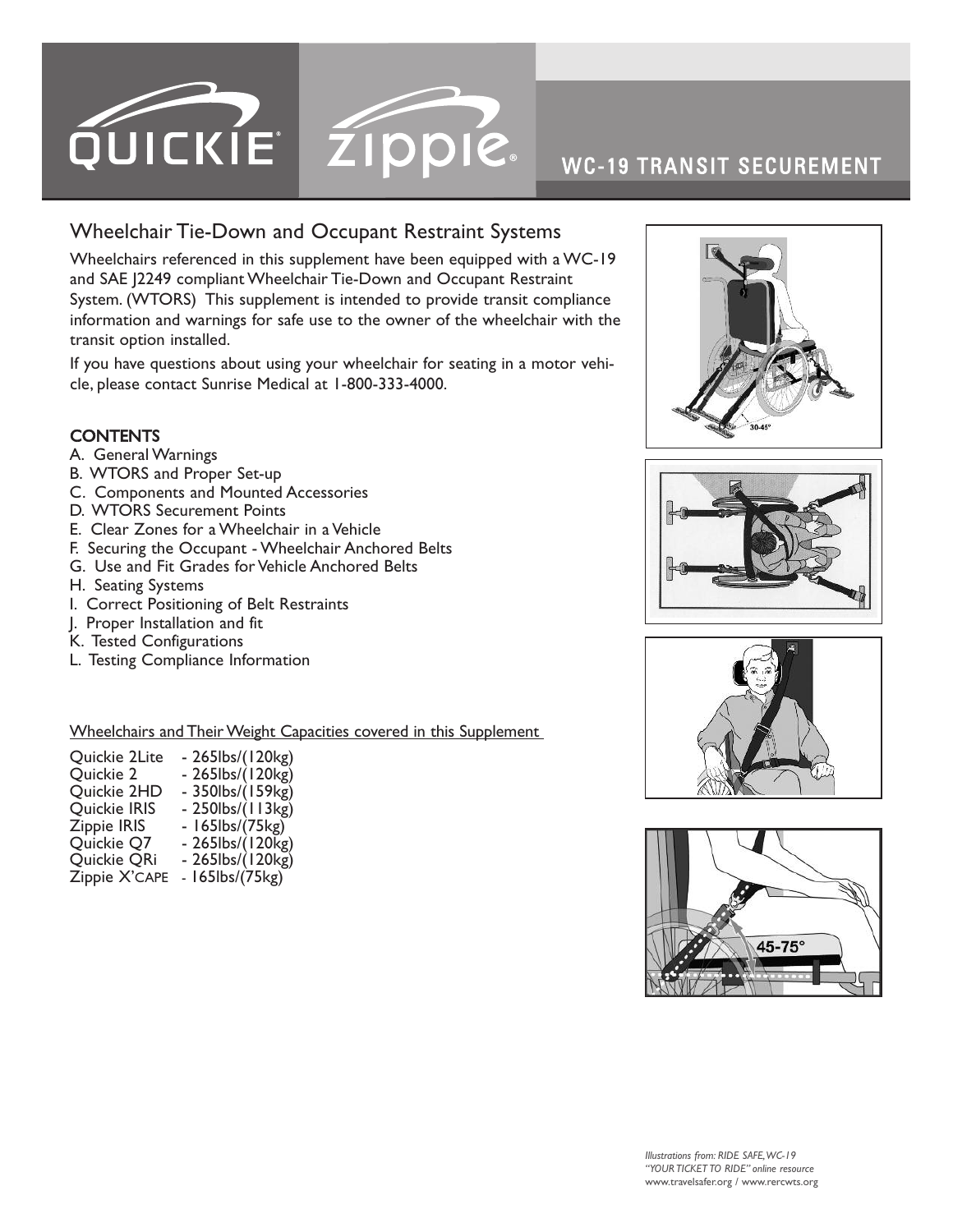### A. GENERAL WARNINGS **A** WARNING

When feasible, wheelchair occupants should transfer into the vehicle seat and use the OEM (Original Equipment Manufacturer) vehicle-installed restraint system.

## **A** WARNING

As of the date of this publication, the Department of Transportation has not approved any tie-down systems for transportation of a user while in a wheelchair, in a moving vehicle of any type. It is Sunrise Medical's position that users of wheelchairs should be transferred into appropriate OEM seating in vehicles used for transportation and that the restraints made available by the auto industry be used. Sunrise Medical cannot and does not recommend any wheelchair transportation systems. Use only Wheelchair Tie-down and Occupant Restraint Systems (WTORS) which meet the requirements of the SAE (Society of Automotive Engineers) J2249.

You may obtain a copy of this document by contacting SAE International at:

400 Commonwealth Drive

Warrendale, PA 15096-0001

1.877.606.7323 (U.S. and Canada only)

1.724.776.4970 (Outside U.S. and Canada)

### **A** WARNING

It is important to note that the chairs and transit options included in this Supplement have been designed for use by occupants that weigh more than 51 lbs (23kg). Do not attempt to use this chair in a transit situation for an occupant that weighs less than 51 lbs(23kg), as they will not be restrained properly, and in the event of an acci- dent, there is <sup>a</sup> risk of serious injury or death.

#### **A WARNING**

The buckle of the belt restraint system should not be located near any item that may come in contact with the buckle release button in the event of a vehicle accident or collision.

### **A** WARNING

If a recline angle is required during transport, the manual chair seat/back should be positioned at an angle of no more than 30° to the vertical or the occupant is at risk of injury from sliding under the restraint in the event of an accident or collision while in the motor vehicle.

### **A** WARNING

Visually inspect all WTORS equipment at least once per month, and have worn or broken components replaced immediately.

## **A**WARNING

Interior components that can't be removed from the clear zones should be padded with material that complies with FMVSS201.

## **A WARNING**

Although postural supports and belts may be used in a moving vehicle in addition to the occupant belt restraint system, they should not be relied upon to replace occupant restraints that have been designed and tested for the purpose of securing an occupant during a motor vehicle collision or accident. Any postural supports that can be used during transit, must be positioned so that they do not interfere with the clear path for proper transit securement belt restraint.

### **A WARNING**

Backrests of wheelchairs with adjustable seat angles must not be tilted to more than 30°. Do not alter or substitute wheelchair frame parts, components, or seat- ing systems.

## **A**WARNING

A sudden stop and/or collision may structurally damage your wheelchair. Wheelchairs involved in sudden stops should be inspected for possible failures in frame and/or components. Wheelchairs involved in collisions should be replaced.

NOTE- The warranty is void on any wheelchair that is involved in a collision.

### B. WTORS AND PROPER SET-UP

### **A** WARNING

- 1. The wheelchairs listed in this supplement have been dynamically tested in a forward-facing mode with a specified crash test dummy restrained by both pelvic and upper-torso belt(s) (shoulder belts). Both pelvic and upper-torso belt(s) should be used to reduce the risk of head and chest impacts with vehicle components.
- 2. Testing was performed for seating in a motor vehicle with the factory installed seating system only. The wheelchairs must be in a forward facing position during travel in a motor vehicle.
- 3. The wheelchairs referred to in this supplement have been equipped and dynamically tested to rely<br>on wheelchair-anchored pelvic belts.
- 4. To reduce the potential for injury, both pelvic and upper-torso belts should be used in a transit situation.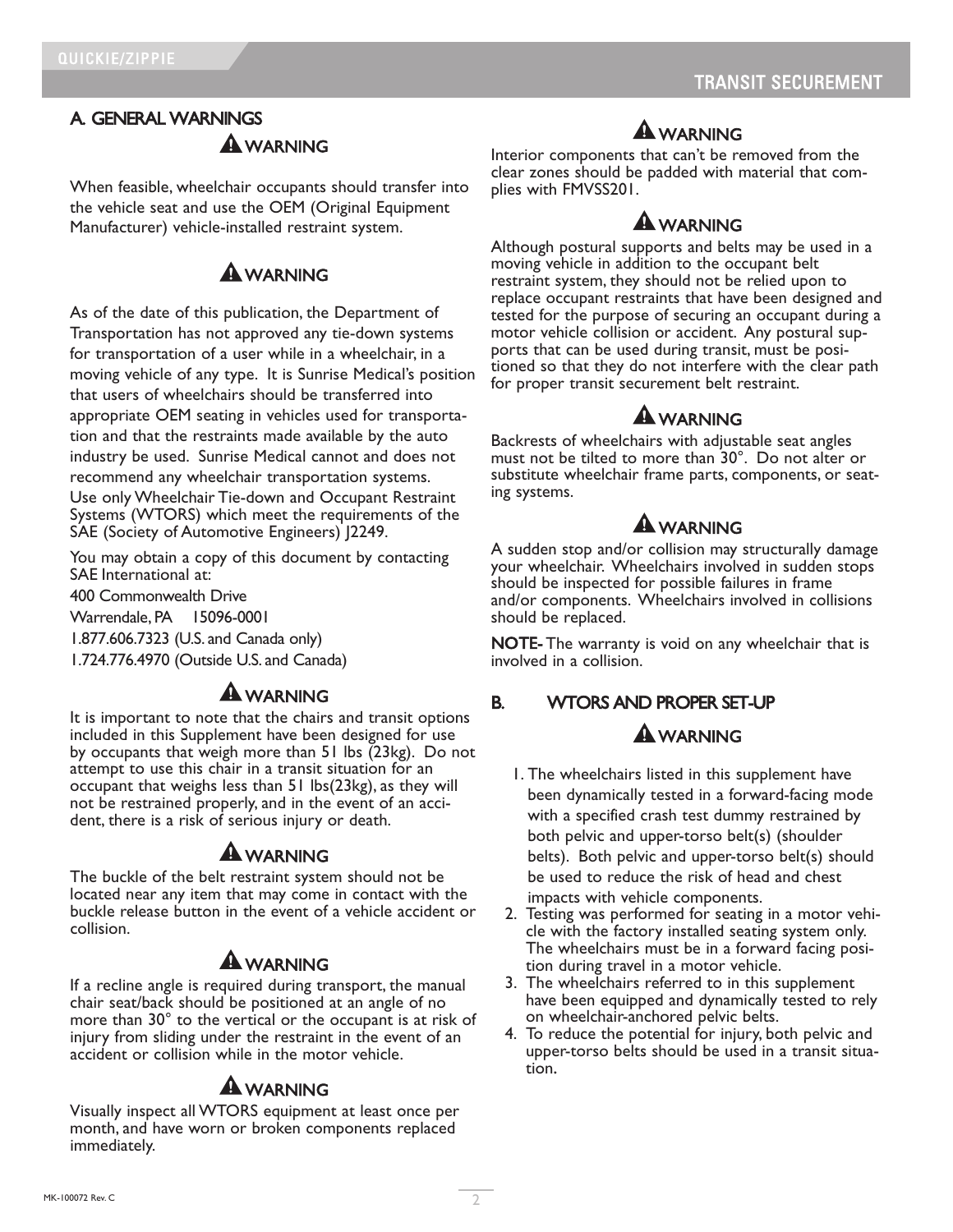## C. COMPONENTS AND MOUNTED ACCESSORIES

# **A** WARNING

- 1. To reduce the potential of injury to vehicle occupants, wheelchair-<br>mounted accessories, including but not limited to IV poles, trays,<br>respiratory equipment, backpacks, and other personal items should be removed and secured separately, before transport in a motor<br>vehicle.
- 2. Postural supports, positioning devices, and/or strap(s) should not be relied on for occupant restraint. These items may be used in addition to the wheelchair anchored or vehicle-anchored belts.
- 3. Wheelchairs with adjustable seat angles should be set to 10°. Do not alter or substitute wheelchair frame parts, components, or
- seating systems. 4. Do not modify your wheelchair, or add accessories that have not been authorized by Sunrise Medical. Do not make alterations or substitutions to wheelchair structural parts or frame components without consulting Sunrise Medical.



NOTE - TheWC-19Transit System includes four factory-installed transport brackets and a wheelchair anchored pelvic belt system.

# $\mathbf A$  WARNING

Only use the transit brackets that have been included with your specific wheelchair, and use them only for the purposes described in this supplement. Depending on your specific wheelchair, the securement brackets may not look the same, and may be in a different location than what is shown in figure 1 and figure 2, these figures are for illustrative purposes only.



Look for this symbol on your wheelchair. It indicates wheel- chair securement points which conform to ANSI RESNA (1998) V.1-Section 19 or ANSI/RESNA (2012) V.4 WC-19.

# E. CLEAR ZONES FOR WHEELCHAIR IN A VEHICLE  $\frac{3}{4}$

## $\mathbf A$  WARNING

The wheelchair must be in a forward facing position during travel in a motor vehicle. The recommended clear zones for wheelchair seated occupants restrained by both pelvic and upper-torso belt(s) and/or only by a pelvic belt are shown at right

- 1. Frontal Clear Zone (FCZ) (Figures 3, 4) This minimum area should be larger when upper-torso belt(s) are not used.
- 2. Frontal Clear Zone is measured from the front most point on an occupant's head and is 26-inches with pelvic and upper-torso belt(s) and 37-inches with only a pelvic belt.
- 3. The Frontal Clear Zone may not be achievable for wheelchairseated drivers.
- 4. The Rear Clear Zone (RCZ) (Figurest 3, 4) 16-inches from the rearmost point on an occupant's head. There must be no obstruction in this area.
- 5. The estimated seated height (HHT) (figure 4) from the ground or floor to the top of the wheelchair-seated occupant's head ranges from approximately 47-inches for a small adult female to about 61 inches for a tall adult male.







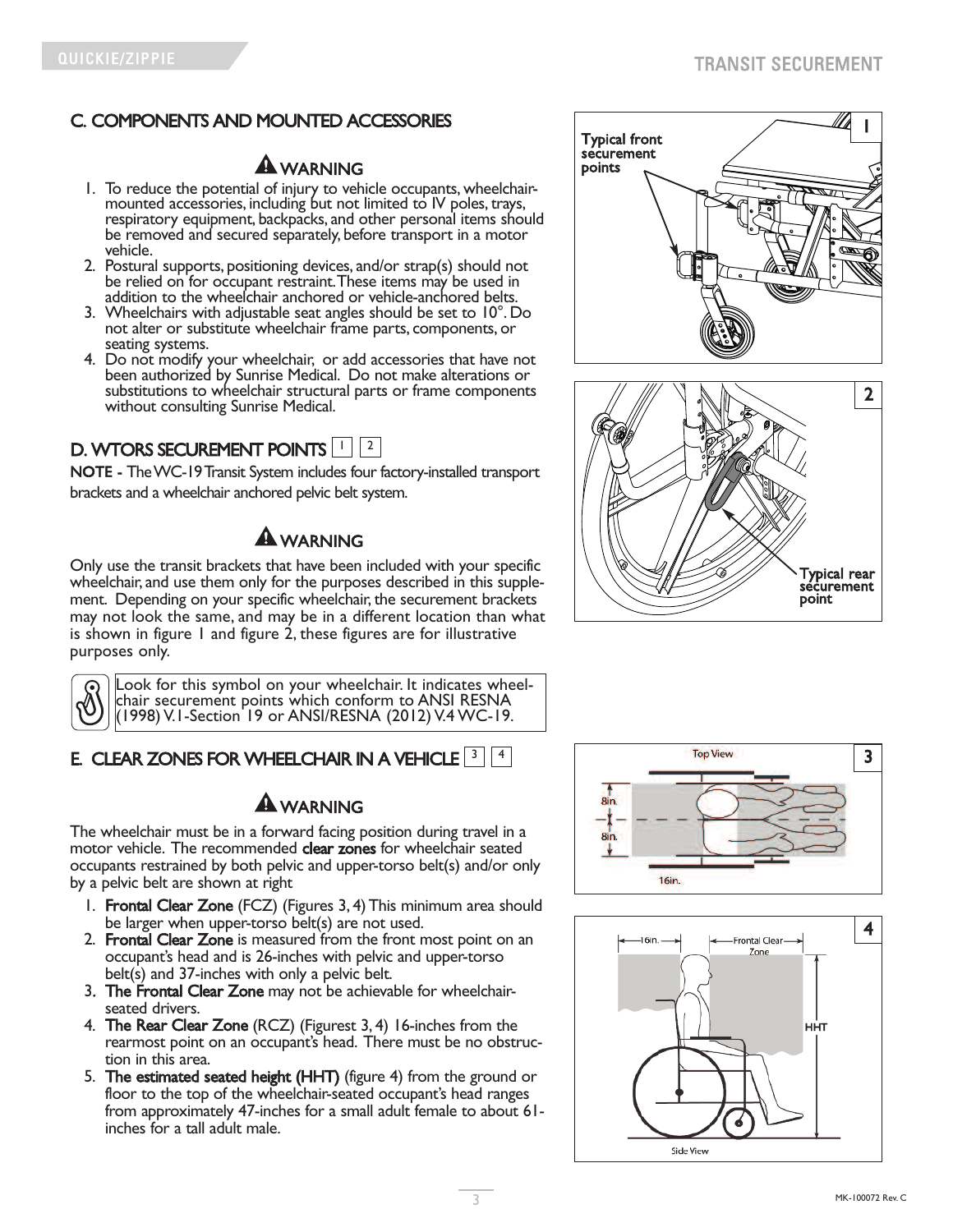# F. SECURING THE OCCUPANT: WHEELCHAIR ANCHORED **BELTS**  $\boxed{5}$   $\boxed{6}$

### WARNING

Use only a pelvic belt system that meets the requirements of ANSI/RESNA WC-4 section 19 and SAE J2249.

The wheelchair's referenced in this supplement are used by adults and children who weigh more than 23kg (51lb) and are designed to provide for the anchoring of a pelvic belt restraint that conforms to the requirements of ANSI/RESNA WC-4, Section 19. They can be used in conjuntion with a vehicle-anchored shoulder belt and a standard lower-anchorage connector as <sup>a</sup> crashworthy three-point- belt restraint in motor vehicles.

The use of postural pelvic belts attached to the wheelchair base or seat frame is encouraged during travel. These belts should be positioned so that they don't interfere with the proper positioning of crash worthy restraints. The postural belt should NOT be relied on for occupant protection in crash situations unless it has been designed to comply with the requirements of ANSI/RESNA WC-4, Section 19.

- 1. Install the pelvic belt (A) and hardware(B) onto the pelvic belt securement point (C) anchored to the seating frame of the wheelchair. Use a 5mm Allen head wrench and torque to 144 in-lbs when attaching the pelvic belt to the mounting anchor (B). The pelvic belt bolt and washer (D) are generally provided
	- 2. Repeat Step 1 for the opposite side.

### G. USE AND FIT GRADES FOR VEHICLE ANCHORED BELTS  $\mathbb{Z}$

## **A** WARNING

The wheelchairs in this supplement, have an overall rating of<br>"Good" with regard to accommodating the use and fit of vehicle-<br>anchored belts. This rating is scored as follows: Good, Acceptable,<br>or Poor. The test for Latera shown in the figure below. The average test results for point  $(P)$ are:

- 
- Quickie 2 Lite = 15.9mm "Good" Quickie 2 = 10.5mm "Good"<br>Ouickie 2HD = 14.0mm "Good"
- 14.0mm "Good"<br>16.5mm "Good"
- 
- Quickie IRIS =<br>Zippie IRIS =
- Zippie IRIS = 16.5mm "Good"
- Quickie Q7 = 15.7mm "Good"<br>Ouickie ORi = 13.0mm "Good"
- Quickie QRi = 13.0mm "Good"<br>Zippie X'CAPE = 11.1mm "Good" **II.Imm** "Good"

The rating for ease of properly positioning a 3-point belt restraint as required by RESNA WC-4:2012:

- Quickie 2 Lite = "Excellent"<br>Quickie 2 = "Excellent"<br>Ouickie 2HD = "Excellent"
- 
- Quickie 2HD = "Excellent"<br>Quickie IRIS = "Excellent"
- Quickie IRIS = "Excellent"
- $\mathsf{Zippie}$  IRIS = "Excelle<br>Ouickie O7 = "Good"
- Quickie Q7 = "Good"<br>Ouickie ORi = "Good"
- Quickie QRi = "Good"<br>Zippie X'CAPE = "Exellent"
- $Zippie X'CAPE =$







Rear view of wheelchair and human surrogate secured on <sup>a</sup> test platform and tilted to 45°.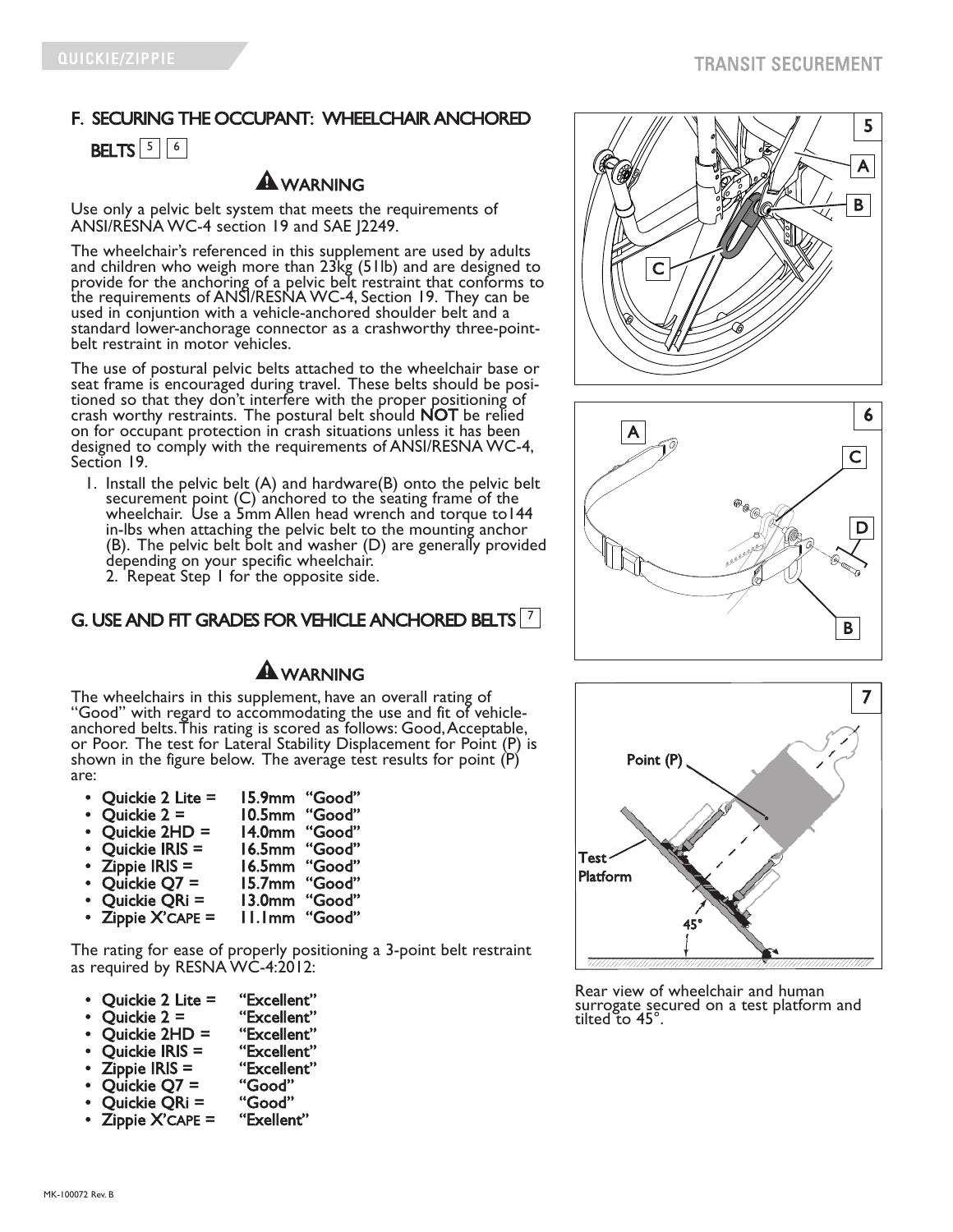<span id="page-4-0"></span>The rating for the degree to which proper 3-point belt positioning can be achieved as required by RESNA WC-4:2012:

- Quickie 2 Lite = "Excellent"<br>Ouickie 2 = "Excellent"
- 
- Quickie 2 = "Excellent" Quickie 2HD = "Excellent"<br>Ouickie IRIS = "Excellent"
- 
- Quickie IRIS = "Excellent" • Zippie IRIS = "Excellent"
- Quickie Q7 = "Excelle<br>Ouickie ORi = "Good"
- 
- Quickie QRi = "Good"<br>Zippie X'CAPE = "Good"  $Zippie X'CAPE =$

#### H. SEATING SYSTEMS

## **A**WARNING

This wheelchair has been tested for seating in a motor vehicle with the factory installed seating system only. Ensure that the factory installed seating system is secured to the wheelchair frame before operation. Refer to the seating system owner's manual. If you need to purchase a compatible, crashworthy, wheelchair -anchored pelvic-belt restraint, call Sunrise Customer service at: 1-800-333- 4000.

## I. CORRECT POSITIONING OF BELT RESTRAINTS  $[8]$   $[9]$

## $\mathbf A$  WARNING

The angle of the pelvic belt should be within the preferred zone of 45 to 75 degrees to the horizontal or within the optional zone of 30to 45 degrees to the horizontal (Figure 8).

Steeper side-view pelvic belt angles are important if the pelvic belt is intended to be used for postural support in addition to occupant restraint in a frontal crash. Steeper angles will reduce the tendency for a vertical gap to develop between the user and the belt, thereby reducing the tendency for the user to slip under the belt. Steeper belt angles reduce the tendency of upper-torso belts to pull the pelvic belt onto the abdomen during frontal impact loading.

## **J. PROPER INSTALLATION AND FIT**  $\boxed{8}$  $\boxed{9}$  $\boxed{10}$

- a. The pelvic belt should be worn low across the front of the
- b. Position the upper-torso belt(s) over the shoulders.<br>c. The belt(s) should not be held away from the body by the
- wheelchair components or parts, including but not limited to<br>the armrests or wheels.
- d. Ensure the belt(s) are not twisted
- e. Adjust the belts as firmly as possible being mindful not to restrict bloodflow, or breathing of the occupant.
- f. If an upper torso belt is in use, the anchor point  $(A)$  should be above and behind the occupant to ensure the occupant is properly
- restrained during transport. g. Place the upper torso belt across the middle of the shoulder and the center of the chest, and connect to the pelvic belt near the hip of the occupant





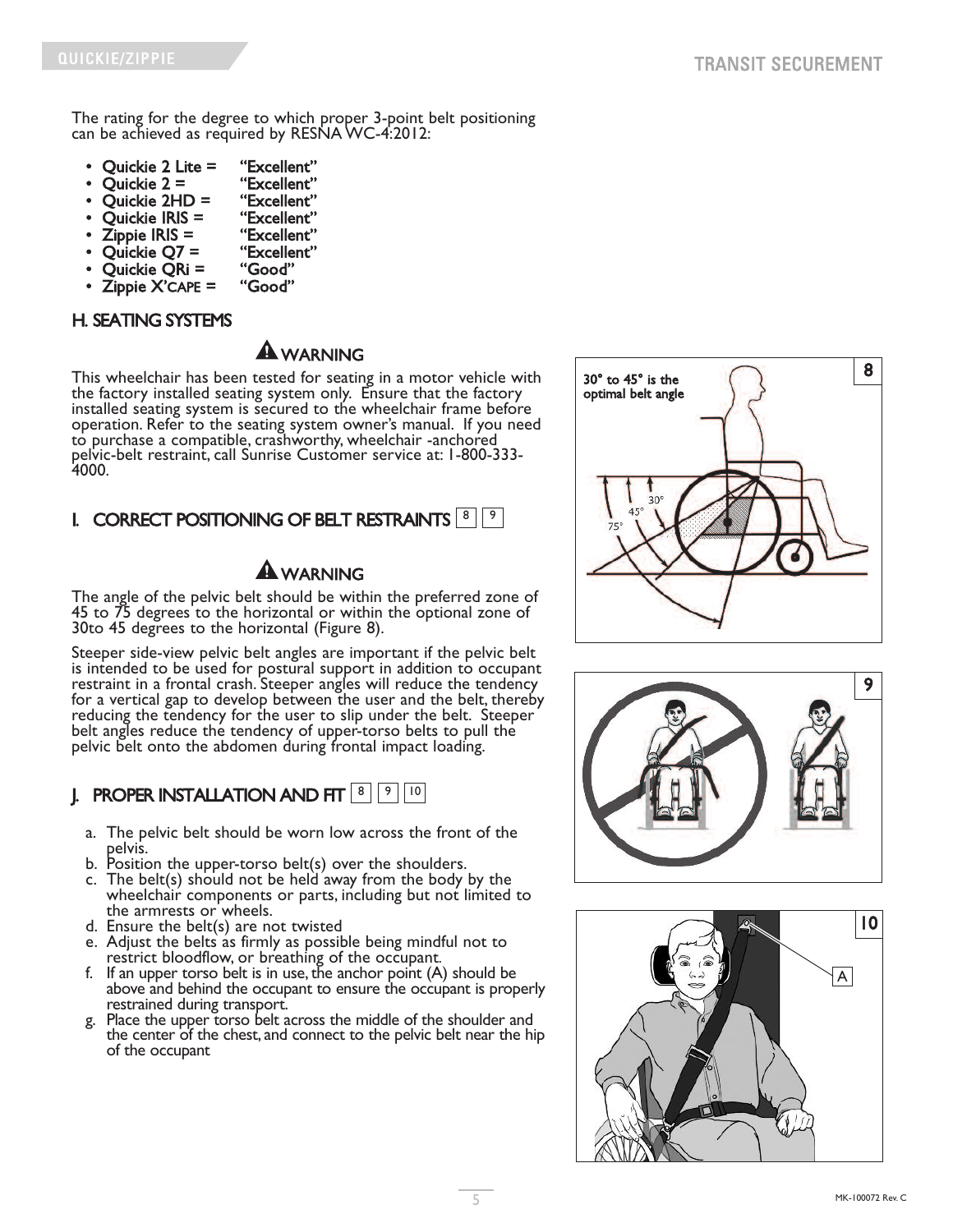### K. TESTED CONFIGURATIONS

Quickie 2 Lite was tested in the specific configuration of 16"x18", 36 lbs, straight back canes, standard back/seat upholstery, cushion, swing in/out hanger with composite footplate and heel loops, polyurethane front caster, standard forks, spoke rear wheel with pneumatic tire and airless insert. Minimum Turning Radius of 24.0 Inches, and Minimum Turn Around Width of 44.0 Inches.

Quickie 2 was tested in the specific configuration of 16"x18", 36 lbs, straight back canes, standard back/seat upholstery, cushion, swing in/out hanger with composite footplate and heel loops, polyurethane front caster, standard forks, spoke rear wheel with pneumatic tire and airless insert. Minimum Turning Radius of 27.0 Inches, and Minimum Turn Around Width of 50.0 Inches.

Quickie 2 HD was tested in the specific configuration of 18"x20", 46 lbs, angled back canes, standard back/seat upholstery, cushion, swing in/out hanger with composite footplate and heel loops, polyurethane front ic tire and airless insert. Minimum Turning Radius of 27.0 Inches, and Minimum Turn Around Width of 50.0 Inches.

#### The Quickie IRIS was selected to represent both in testing.

Quickie / Zippie IRIS was tested in the specific configuration of 18"x18", 61 lbs, straight back canes, solid back, seat pan, cushion, swing in/out hanger with composite footplate and heel loops, polyurethane front caster, fork, mag rear wheel with pneumatic tire and airless insert. Minimum Turning Radius of 28.0 Inches, and Minimum Turn Around Width of 56.0 Inches

**Q7** was tested in the specific configuration of  $16"$   $\times$  18", 24 lbs, straight back canes, standard back/seat upholstery, cushion, tubular footrest with leg strap, polyurethane front caster, standard fork, spoke rear wheel with pneumatic tire and airless insert. Minimum Turning Radius of 26.0 Inches, and Minimum Turn Around Width of 52.0 Inches.

Quickie QRi. was tested in the specific configuration of 16" x 18", 30 lbs, straight back canes, standard back/seat upholstery, cushion, tubular footrest with leg strap, polyurethane front caster, standard fork, spoke rear wheel with pneumatic tire and airless insert. Minimum Turning Radius of 29.0 Inches, and Minimum Turn Around Width of 58.0 Inches.

Zippie X'CAPE was tested in the specific configuration of 14"x16", <sup>45</sup> lbs, straight back canes, standard back, seat upholstery, cushion, tubular footrest with legstrap,spoke rear wheels, with pneumatic tire and airless insert, carbotecture fork, polyurethane front caster. . Minimum Turning Radius of 25.0 Inches, and Minimum Turn Around Width of 38.0 Inches

### L. TESTING COMPLIANCE INFORMATION

The Quickie 2, Quickie 2Lite, Qri, Q7 (265 lbs wt. capacity), Quickie IRIS (250 lbs wt. capacity), Zippie IRIS (165 lbs wt. capacity), and Zippie X'CAPE (165 lbs wt capacity, have been crash-tested with a 172 lb (50% Adult male) crash dummy.

The Quickie 2 HD Heavy duty wheelchair (350 lb wt. capacity) has been crash-tested with a 225 lb (95% Adult male) crash dummy.

All wheelchairs listed have been tested in accordance with ANSI/RESNA WC (1998) V.1- Section 19 and/or ANSI/RESNA (2012) V.4 WC-19.- Front impact test requirements for wheelchairs.

#### NOTE:

ANSI = American National Standards Institute.

RESNA= Rehabilitation Engineering and Assistive Technology Society of North America.